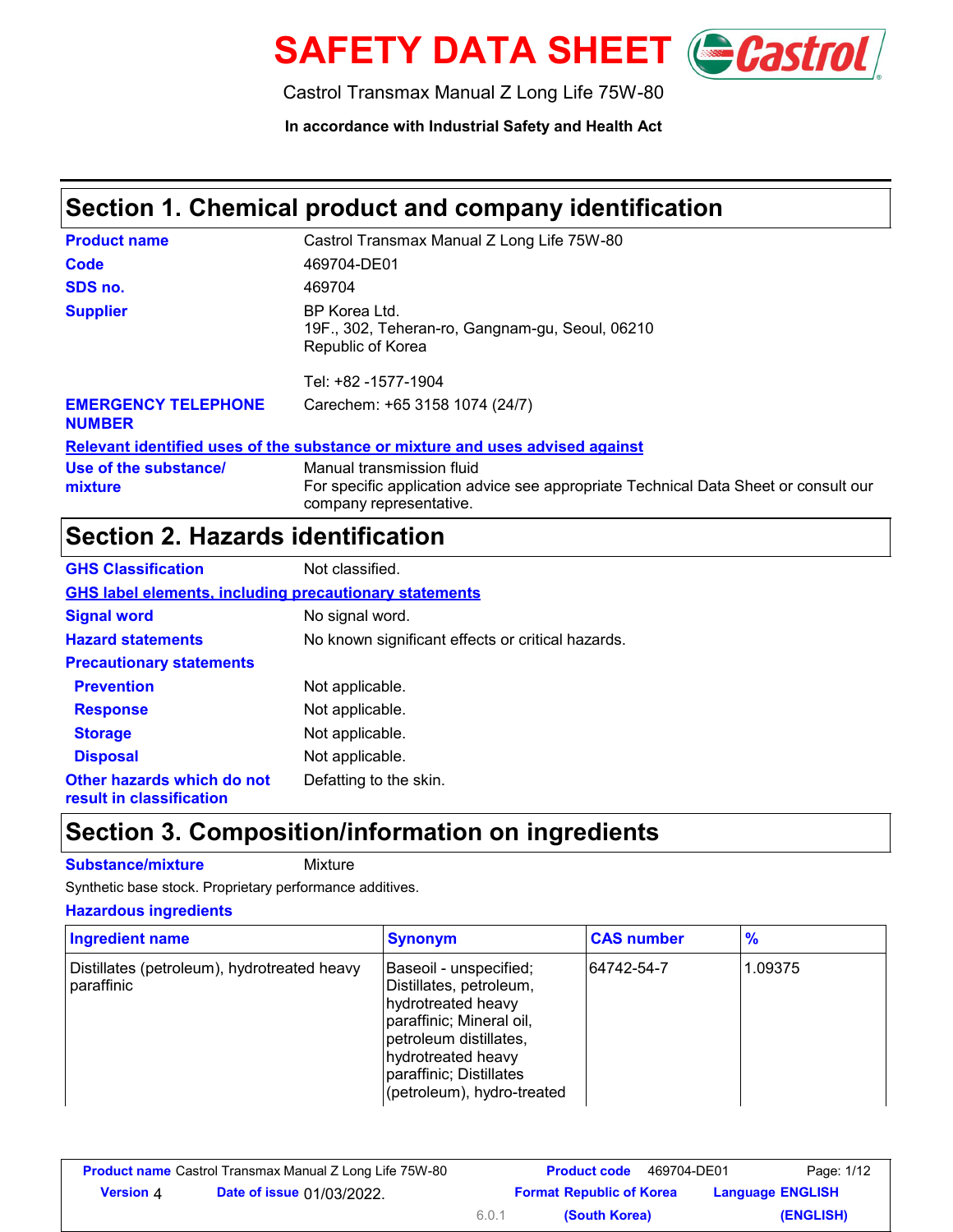| Section 3. Composition/information on ingredients            |                                                                                                                                                                                                                                                                                                                                                                                                                                                                                                                                                                                                                                                                                                    |            |         |
|--------------------------------------------------------------|----------------------------------------------------------------------------------------------------------------------------------------------------------------------------------------------------------------------------------------------------------------------------------------------------------------------------------------------------------------------------------------------------------------------------------------------------------------------------------------------------------------------------------------------------------------------------------------------------------------------------------------------------------------------------------------------------|------------|---------|
|                                                              | heavy paraffinic; Paraffin oil;<br>HYDROTREATED HEAVY<br>PARAFFINIC DISTILLATE;<br><b>DISTILLATES</b><br>(PETROLEUM)<br><b>HYDROFVLD; Distillates</b><br>(petroleum), hydrotreated<br>heavy paraffinic, Baseoil -                                                                                                                                                                                                                                                                                                                                                                                                                                                                                  |            |         |
| Distillates (petroleum), solvent-dewaxed<br>heavy paraffinic | unspecified<br>Baseoil - unspecified;<br>Distillates, petroleum,<br>solvent dewaxed heavy<br>paraffinic; Mineral oil,<br>petroleum distillates,<br>solvent-dewaxed heavy<br>paraffinic; Paraffin oil;<br>Distillates, petroleum,<br>solvent-dewaxed heavy<br>paraffinic; Distillate (Pet.)<br>solvent-dewaxed heavy<br>paraffinic; SOLVENT<br><b>REFINED PARAFFINIC</b><br>MINERAL OIL; OILS,                                                                                                                                                                                                                                                                                                      | 64742-65-0 | 1.09375 |
| Distillates (petroleum), hydrotreated light<br>paraffinic    | PARAFFINIC, HEAVY,<br>SOLVENT DEWAXED;<br>Solvent dewaxed heavy<br>paraffinic petroleum oil;<br><b>PARAFFINIC</b><br><b>PETROLEUM</b><br><b>DISTILLATES; Distillates</b><br>(petroleum), solvent-<br>dewaxed heavy paraffinic,<br>Baseoil - unspecified<br>Baseoil - unspecified;<br>Distillates, petroleum,<br>hydrotreated light paraffinic;<br>Mineral oil, petroleum<br>distillates, hydrotreated<br>light paraffinic; Mineral oil,<br>petroleum distillates,<br>hydrotreated (mild) light<br>paraffinic; Distillates<br>(petroleum), hydro-treated<br>light paraffinic; Paraffin oil;<br><b>DISTILLATES</b><br>(PETROLEUM)<br><b>HYDROTREATED LIGHT</b><br>PARAFFINIC;<br><b>DISTILLATES,</b> | 64742-55-8 | 1.09375 |
| Distillates (petroleum), solvent-dewaxed<br>light paraffinic | <b>HYDROTREATED LIGHT</b><br>PARAFFINIC; Distillates<br>(petroleum), hydrotreated<br>light paraffinic, Baseoil -<br>unspecified<br>Baseoil - unspecified;<br>Distillates, petroleum,<br>solvent dewaxed light<br>paraffinic; Mineral oil,                                                                                                                                                                                                                                                                                                                                                                                                                                                          | 64742-56-9 | 1.09375 |

| <b>Product name</b> Castrol Transmax Manual Z Long Life 75W-80 |                                  |       | 469704-DE01<br><b>Product code</b> | Page: 2/12              |
|----------------------------------------------------------------|----------------------------------|-------|------------------------------------|-------------------------|
| <b>Version 4</b>                                               | <b>Date of issue 01/03/2022.</b> |       | <b>Format Republic of Korea</b>    | <b>Language ENGLISH</b> |
|                                                                |                                  | 6.0.1 | (South Korea)                      | (ENGLISH)               |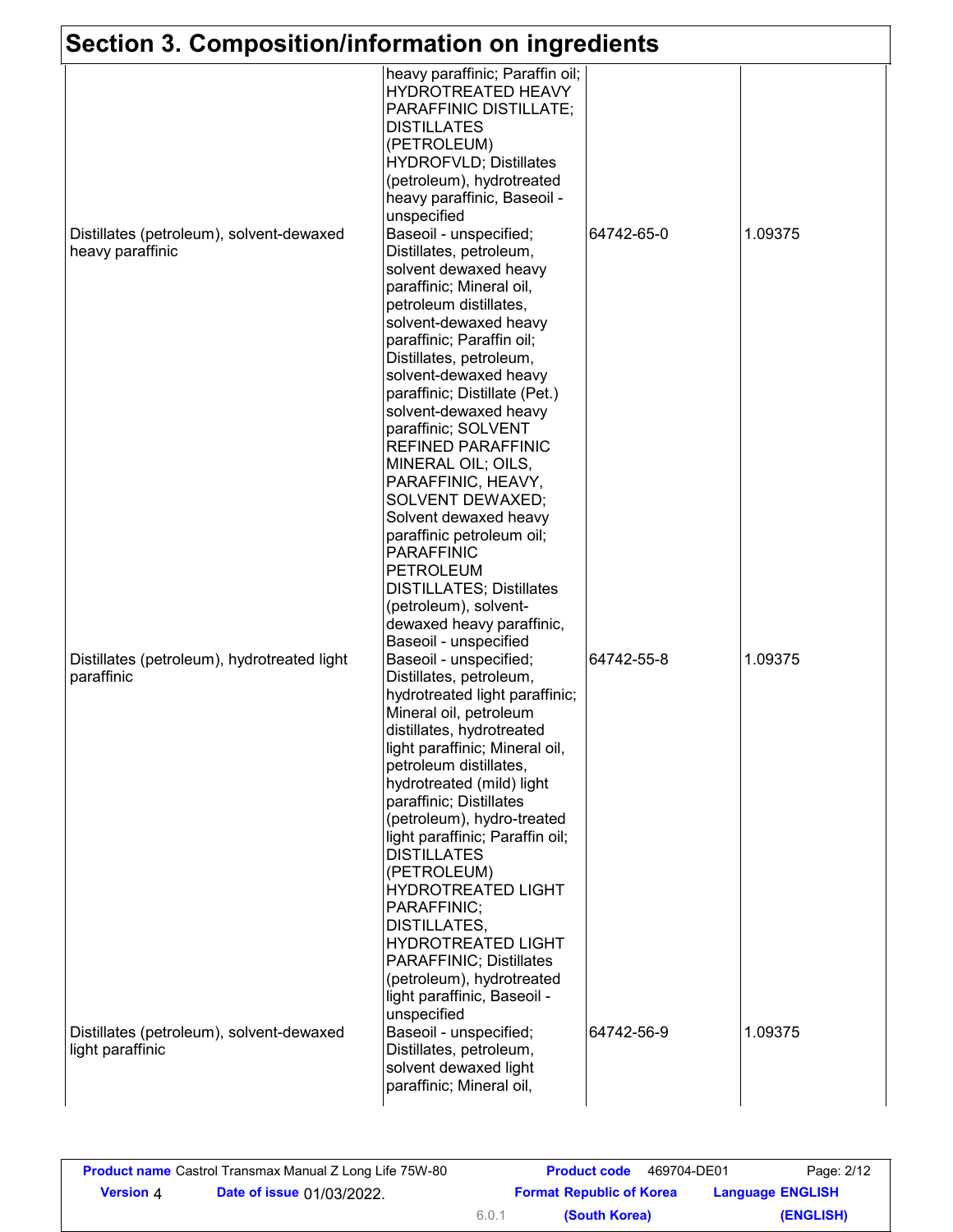### **Section 3. Composition/information on ingredients**

| <u>UUUNI U. UUNIPUSINUMMINUUTIIKKUUN UN MIYIUUUNI U</u> |                                                                                                                |  |
|---------------------------------------------------------|----------------------------------------------------------------------------------------------------------------|--|
|                                                         | petroleum distillates,<br>solvent-dewaxed light<br>paraffinic; Solvent-dewaxed<br>light paraffinic distillates |  |
|                                                         | (petroleum); Distillate                                                                                        |  |
|                                                         | (petroleum), solvent                                                                                           |  |
|                                                         | dewaxed light paraffinic                                                                                       |  |
|                                                         | distillate; Distillates,                                                                                       |  |
|                                                         | petroleum, solvent-                                                                                            |  |
|                                                         | dewaxed light paraffinic;<br>Distillates (petroleum),                                                          |  |
|                                                         | solvent dewaxed light                                                                                          |  |
|                                                         | paraffinic; Distillates                                                                                        |  |
|                                                         | (petroleum), solvent-                                                                                          |  |
|                                                         | dewaxed light paraffinic,                                                                                      |  |
|                                                         | Baseoil - unspecified                                                                                          |  |

#### **Non-hazardous ingredients**

| <b>Ingredient name</b> | <b>Synonym</b> | <b>CAS number</b> | $\frac{9}{6}$       |
|------------------------|----------------|-------------------|---------------------|
| Trade secret.          | Trade secret.  | Trade secret.     | 83.34               |
| Trade secret.          | Trade secret.  | Trade secret.     | $9.5 - 10$          |
| Trade secret.          | Trade secret.  | Trade secret.     | $ 0.625 - 0.99375 $ |
| Trade secret.          | Trade secret.  | Trade secret.     | 10.625 - 0.99375    |
| Trade secret.          | Trade secret.  | Trade secret.     | 10.0625 - 0.30625   |
| Trade secret.          | Trade secret.  | Trade secret.     | l0.3                |

**There are no additional ingredients present which, within the current knowledge of the supplier and in the concentrations applicable, are classified as hazardous to health or the environment and hence require reporting in this section.**

**Occupational exposure limits, if available, are listed in Section 8.**

### **Section 4. First aid measures**

| <b>Eye contact</b>                | In case of contact, immediately flush eyes with plenty of water for at least 15<br>minutes. Eyelids should be held away from the eyeball to ensure thorough rinsing.<br>Check for and remove any contact lenses. Get medical attention. |  |
|-----------------------------------|-----------------------------------------------------------------------------------------------------------------------------------------------------------------------------------------------------------------------------------------|--|
| <b>Skin contact</b>               | Wash skin thoroughly with soap and water or use recognised skin cleanser.<br>Remove contaminated clothing and shoes. Wash clothing before reuse. Clean<br>shoes thoroughly before reuse. Get medical attention if symptoms occur.       |  |
| <b>Inhalation</b>                 | If inhaled, remove to fresh air. Get medical attention if symptoms occur.                                                                                                                                                               |  |
| <b>Ingestion</b>                  | Do not induce vomiting unless directed to do so by medical personnel. Get medical<br>attention if symptoms occur.                                                                                                                       |  |
|                                   | Indication of immediate medical attention and special treatment needed, if necessary                                                                                                                                                    |  |
| <b>Specific treatments</b>        | No specific treatment.                                                                                                                                                                                                                  |  |
| <b>Notes to physician</b>         | Treatment should in general be symptomatic and directed to relieving any effects.                                                                                                                                                       |  |
| <b>Protection of first-aiders</b> | No action shall be taken involving any personal risk or without suitable training.                                                                                                                                                      |  |

6.0.1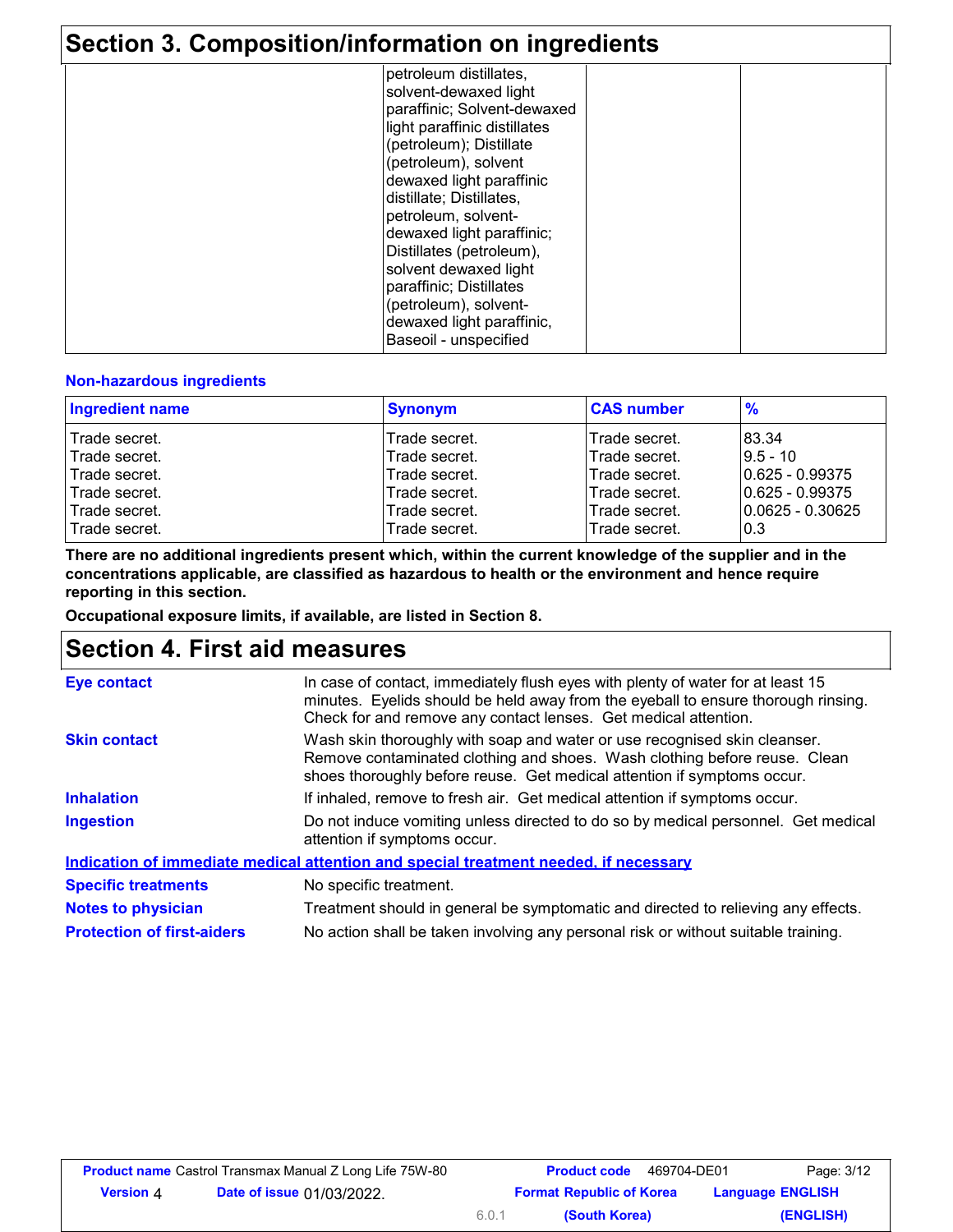# **Section 5. Firefighting measures**

| <b>Extinguishing media</b>                               |                                                                                                                                                                                                   |
|----------------------------------------------------------|---------------------------------------------------------------------------------------------------------------------------------------------------------------------------------------------------|
| <b>Suitable</b>                                          | In case of fire, use foam, dry chemical or carbon dioxide extinguisher or spray.                                                                                                                  |
| <b>Not suitable</b>                                      | Do not use water jet.                                                                                                                                                                             |
| <b>Specific hazards arising</b><br>from the chemical     | In a fire or if heated, a pressure increase will occur and the container may burst.                                                                                                               |
| <b>Hazardous thermal</b><br>decomposition products       | Combustion products may include the following:<br>carbon oxides (CO, CO <sub>2</sub> ) (carbon monoxide, carbon dioxide)                                                                          |
| <b>Special protective</b><br>equipment for fire-fighters | Fire-fighters should wear positive pressure self-contained breathing apparatus<br>(SCBA) and full turnout gear.                                                                                   |
| <b>Special protective actions</b><br>for fire-fighters   | No action shall be taken involving any personal risk or without suitable training.<br>Promptly isolate the scene by removing all persons from the vicinity of the incident if<br>there is a fire. |

## **Section 6. Accidental release measures**

| <b>Personal precautions,</b><br>protective equipment and<br>emergency procedures | No action shall be taken involving any personal risk or without suitable training.<br>Evacuate surrounding areas. Keep unnecessary and unprotected personnel from<br>entering. Do not touch or walk through spilt material. Put on appropriate personal<br>protective equipment. Floors may be slippery; use care to avoid falling.                                                                |  |  |
|----------------------------------------------------------------------------------|----------------------------------------------------------------------------------------------------------------------------------------------------------------------------------------------------------------------------------------------------------------------------------------------------------------------------------------------------------------------------------------------------|--|--|
| <b>Environmental precautions</b>                                                 | Avoid dispersal of spilt material and runoff and contact with soil, waterways, drains<br>and sewers. Inform the relevant authorities if the product has caused environmental<br>pollution (sewers, waterways, soil or air).                                                                                                                                                                        |  |  |
| Methods and material for containment and cleaning up                             |                                                                                                                                                                                                                                                                                                                                                                                                    |  |  |
| <b>Small spill</b>                                                               | Stop leak if without risk. Move containers from spill area. Absorb with an inert<br>material and place in an appropriate waste disposal container. Dispose of via a<br>licensed waste disposal contractor.                                                                                                                                                                                         |  |  |
| <b>Large spill</b>                                                               | Stop leak if without risk. Move containers from spill area. Prevent entry into sewers,<br>water courses, basements or confined areas. Contain and collect spillage with non-<br>combustible, absorbent material e.g. sand, earth, vermiculite or diatomaceous earth<br>and place in container for disposal according to local regulations. Dispose of via a<br>licensed waste disposal contractor. |  |  |

## **Section 7. Handling and storage**

| <b>Precautions for safe handling</b>                                             |                                                                                                                                                                                                                                                                                                                                                                                                                                                                                                                                                                                                |
|----------------------------------------------------------------------------------|------------------------------------------------------------------------------------------------------------------------------------------------------------------------------------------------------------------------------------------------------------------------------------------------------------------------------------------------------------------------------------------------------------------------------------------------------------------------------------------------------------------------------------------------------------------------------------------------|
| <b>Protective measures</b>                                                       | Put on appropriate personal protective equipment (see Section 8).                                                                                                                                                                                                                                                                                                                                                                                                                                                                                                                              |
| <b>Advice on general</b><br>occupational hygiene                                 | Eating, drinking and smoking should be prohibited in areas where this material is<br>handled, stored and processed. Wash thoroughly after handling. Remove<br>contaminated clothing and protective equipment before entering eating areas. See<br>also Section 8 for additional information on hygiene measures.                                                                                                                                                                                                                                                                               |
| <b>Conditions for safe</b><br>storage, including any<br><b>incompatibilities</b> | Store in accordance with local regulations. Store in original container protected<br>from direct sunlight in a dry, cool and well-ventilated area, away from incompatible<br>materials (see Section 10) and food and drink. Keep container tightly closed and<br>sealed until ready for use. Store and use only in equipment/containers designed<br>for use with this product. Containers that have been opened must be carefully<br>resealed and kept upright to prevent leakage. Do not store in unlabelled<br>containers. Use appropriate containment to avoid environmental contamination. |
| <b>Not suitable</b>                                                              | Prolonged exposure to elevated temperature                                                                                                                                                                                                                                                                                                                                                                                                                                                                                                                                                     |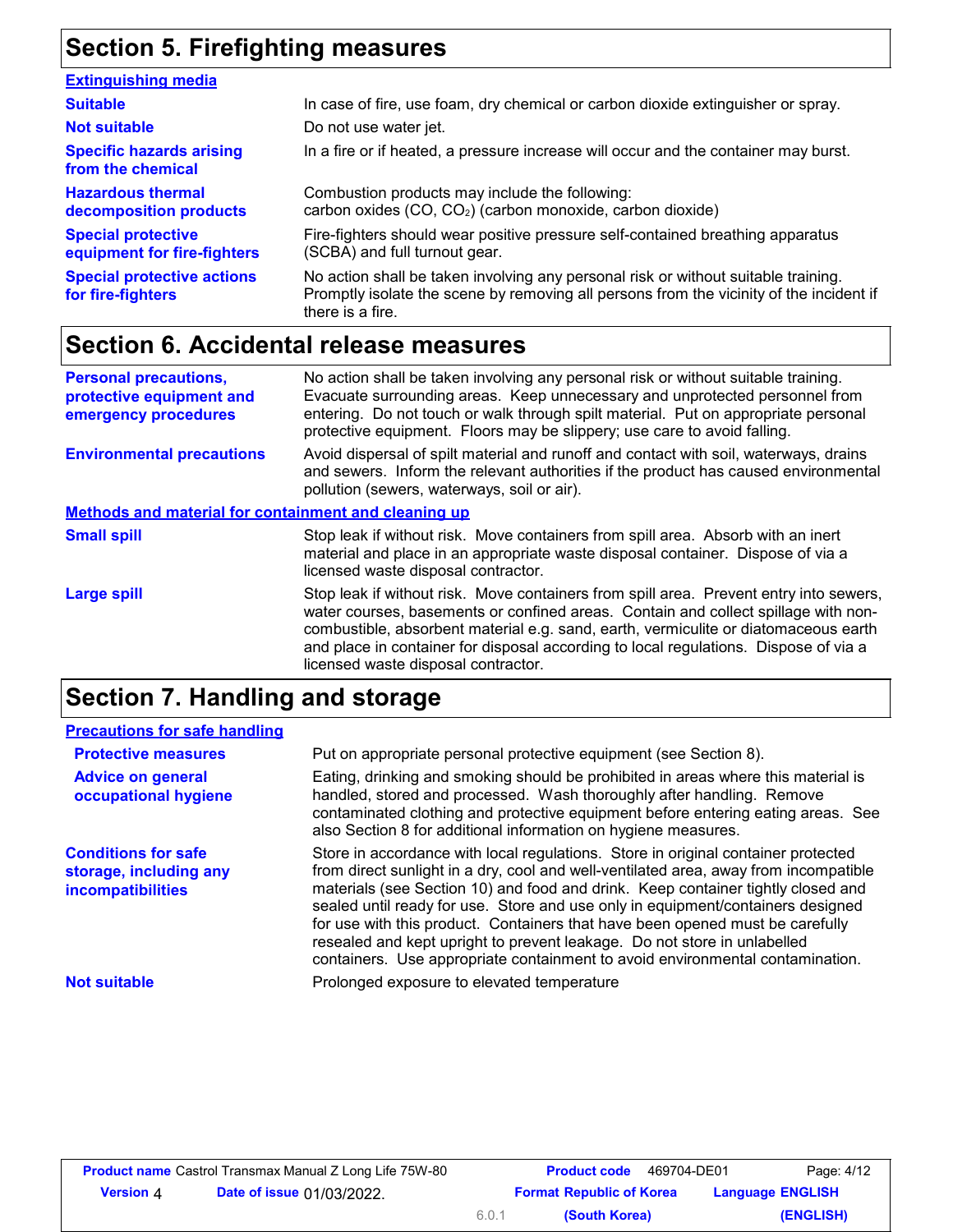## **Section 8. Exposure controls/personal protection**

| <b>Control parameters</b>                                 |                                                                                                                            |  |
|-----------------------------------------------------------|----------------------------------------------------------------------------------------------------------------------------|--|
| <b>Ingredient name</b>                                    | <b>Exposure limits</b>                                                                                                     |  |
| Distillates (petroleum), hydrotreated heavy paraffinic    | <b>ACGIH TLV (United States).</b><br>TWA: 5 mg/m <sup>3</sup> 8 hours. Issued/Revised:<br>11/2009 Form: Inhalable fraction |  |
| Distillates (petroleum), solvent-dewaxed heavy paraffinic | <b>ACGIH TLV (United States).</b><br>TWA: 5 mg/m <sup>3</sup> 8 hours. Issued/Revised:<br>11/2009 Form: Inhalable fraction |  |
| Distillates (petroleum), hydrotreated light paraffinic    | <b>ACGIH TLV (United States).</b><br>TWA: 5 mg/m <sup>3</sup> 8 hours. Issued/Revised:<br>11/2009 Form: Inhalable fraction |  |
| Distillates (petroleum), solvent-dewaxed light paraffinic | <b>ACGIH TLV (United States).</b><br>TWA: 5 mg/m <sup>3</sup> 8 hours. Issued/Revised:<br>11/2009 Form: Inhalable fraction |  |

Other ingredients including trade secret: not applicable

| <b>Recommended monitoring</b><br>procedures | If this product contains ingredients with exposure limits, personal, workplace<br>atmosphere or biological monitoring may be required to determine the effectiveness<br>of the ventilation or other control measures and/or the necessity to use respiratory<br>protective equipment. Reference should be made to appropriate monitoring<br>standards. Reference to national guidance documents for methods for the<br>determination of hazardous substances will also be required.                                                                                                                                                                                                                                                                                                                                                                                                                                                                                                                           |
|---------------------------------------------|---------------------------------------------------------------------------------------------------------------------------------------------------------------------------------------------------------------------------------------------------------------------------------------------------------------------------------------------------------------------------------------------------------------------------------------------------------------------------------------------------------------------------------------------------------------------------------------------------------------------------------------------------------------------------------------------------------------------------------------------------------------------------------------------------------------------------------------------------------------------------------------------------------------------------------------------------------------------------------------------------------------|
| <b>Appropriate engineering</b><br>controls  | All activities involving chemicals should be assessed for their risks to health, to<br>ensure exposures are adequately controlled. Personal protective equipment should<br>only be considered after other forms of control measures (e.g. engineering controls)<br>have been suitably evaluated. Personal protective equipment should conform to<br>appropriate standards, be suitable for use, be kept in good condition and properly<br>maintained.<br>Your supplier of personal protective equipment should be consulted for advice on<br>selection and appropriate standards. For further information contact your national<br>organisation for standards.<br>Provide exhaust ventilation or other engineering controls to keep the relevant<br>airborne concentrations below their respective occupational exposure limits.<br>The final choice of protective equipment will depend upon a risk assessment. It is<br>important to ensure that all items of personal protective equipment are compatible. |
| <b>Environmental exposure</b><br>controls   | Emissions from ventilation or work process equipment should be checked to ensure<br>they comply with the requirements of environmental protection legislation. In some<br>cases, fume scrubbers, filters or engineering modifications to the process<br>equipment will be necessary to reduce emissions to acceptable levels.                                                                                                                                                                                                                                                                                                                                                                                                                                                                                                                                                                                                                                                                                 |
| <b>Personal protective equipment</b>        |                                                                                                                                                                                                                                                                                                                                                                                                                                                                                                                                                                                                                                                                                                                                                                                                                                                                                                                                                                                                               |
| <b>Respiratory protection</b>               | In case of insufficient ventilation, wear suitable respiratory equipment.<br>The correct choice of respiratory protection depends upon the chemicals being<br>handled, the conditions of work and use, and the condition of the respiratory<br>equipment. Safety procedures should be developed for each intended application.<br>Respiratory protection equipment should therefore be chosen in consultation with<br>the supplier/manufacturer and with a full assessment of the working conditions.                                                                                                                                                                                                                                                                                                                                                                                                                                                                                                         |
| <b>Eye protection</b>                       | Safety glasses with side shields.                                                                                                                                                                                                                                                                                                                                                                                                                                                                                                                                                                                                                                                                                                                                                                                                                                                                                                                                                                             |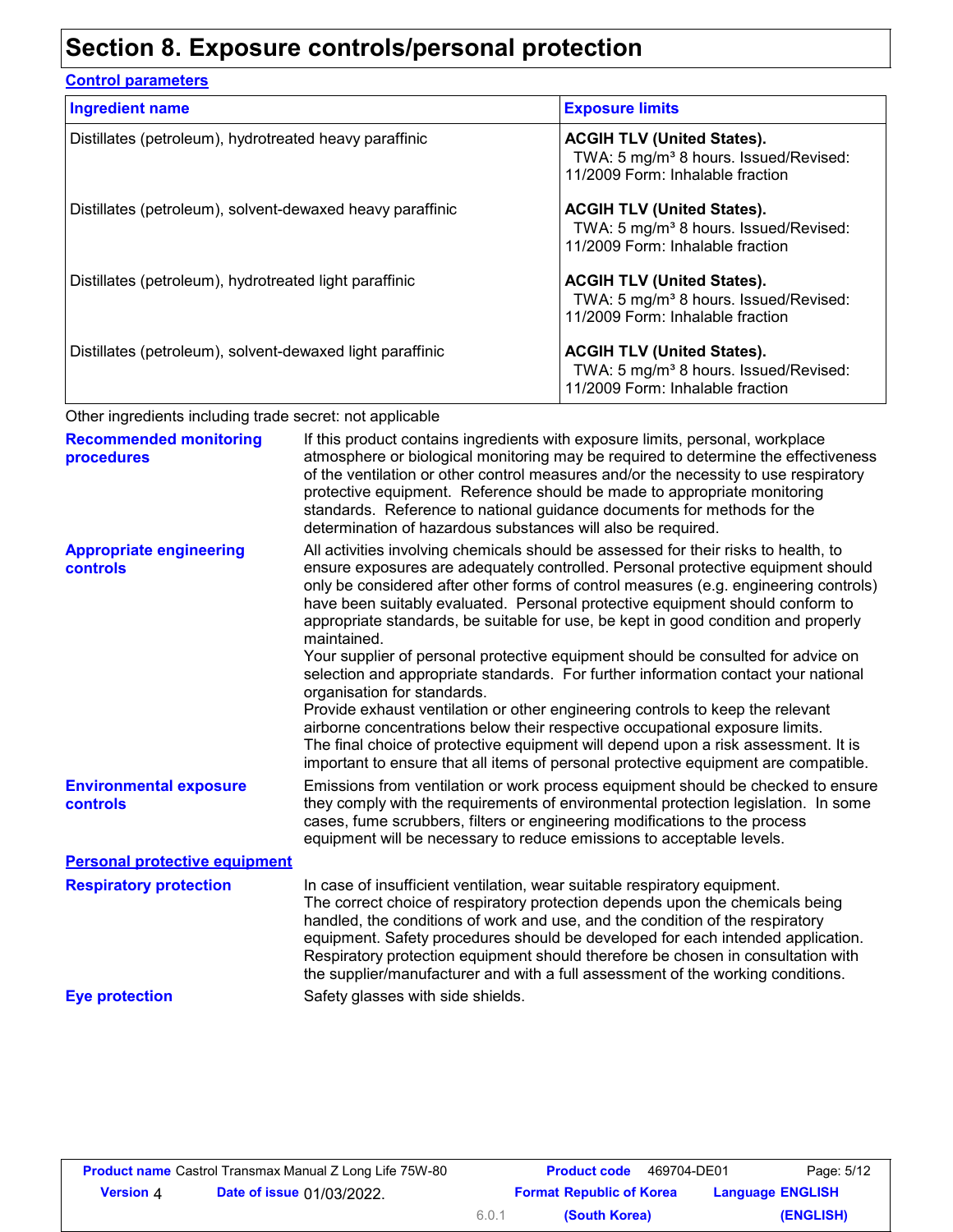### **Section 8. Exposure controls/personal protection**

| <b>Hand protection</b>  | Wear protective gloves if prolonged or repeated contact is likely. Wear chemical<br>resistant gloves. Recommended: Nitrile gloves. The correct choice of protective<br>gloves depends upon the chemicals being handled, the conditions of work and use,<br>and the condition of the gloves (even the best chemically resistant glove will break<br>down after repeated chemical exposures). Most gloves provide only a short time of<br>protection before they must be discarded and replaced. Because specific work<br>environments and material handling practices vary, safety procedures should be<br>developed for each intended application. Gloves should therefore be chosen in<br>consultation with the supplier/manufacturer and with a full assessment of the<br>working conditions. |
|-------------------------|-------------------------------------------------------------------------------------------------------------------------------------------------------------------------------------------------------------------------------------------------------------------------------------------------------------------------------------------------------------------------------------------------------------------------------------------------------------------------------------------------------------------------------------------------------------------------------------------------------------------------------------------------------------------------------------------------------------------------------------------------------------------------------------------------|
| <b>Skin protection</b>  | Use of protective clothing is good industrial practice.<br>Personal protective equipment for the body should be selected based on the task<br>being performed and the risks involved and should be approved by a specialist<br>before handling this product.<br>Cotton or polyester/cotton overalls will only provide protection against light<br>superficial contamination that will not soak through to the skin. Overalls should be<br>laundered on a regular basis. When the risk of skin exposure is high (e.g. when<br>cleaning up spillages or if there is a risk of splashing) then chemical resistant aprons<br>and/or impervious chemical suits and boots will be required.                                                                                                           |
| <b>Hygiene measures</b> | Wash hands, forearms and face thoroughly after handling chemical products, before<br>eating, smoking and using the lavatory and at the end of the working period.<br>Appropriate techniques should be used to remove potentially contaminated clothing.<br>Wash contaminated clothing before reusing. Ensure that eyewash stations and<br>safety showers are close to the workstation location.                                                                                                                                                                                                                                                                                                                                                                                                 |

## **Section 9. Physical and chemical properties**

The conditions of measurement of all properties are at standard temperature and pressure unless otherwise indicated.

#### **Appearance**

| <b>Physical state</b>                                             | Liquid.                                   |                         |
|-------------------------------------------------------------------|-------------------------------------------|-------------------------|
| <b>Colour</b>                                                     | Blue.                                     |                         |
| <b>Odour</b>                                                      | Not available.                            |                         |
| <b>Odour threshold</b>                                            | Not available.                            |                         |
| рH                                                                | Not applicable.                           |                         |
| <b>Melting/freezing point</b>                                     | Not available.                            |                         |
| <b>Boiling point, initial boiling</b><br>point, and boiling range | Not available.                            |                         |
| <b>Flash point</b>                                                | Open cup: >180°C (>356°F) [Cleveland]     |                         |
| <b>Evaporation rate</b>                                           | Not available.                            |                         |
| <b>Flammability (solid, gas)</b>                                  | Not available.                            |                         |
|                                                                   | Not applicable. Based on - Physical state |                         |
| Lower and upper explosive<br>(flammable) limits                   | Not available.                            |                         |
| <b>Vapour pressure</b>                                            |                                           | Vapour Pressure at 20°C |

|                        |           | Vapour Pressure at 20°C |               |          | Vapour pressure at 50°C |               |  |
|------------------------|-----------|-------------------------|---------------|----------|-------------------------|---------------|--|
| <b>Ingredient name</b> | mm Hg kPa |                         | <b>Method</b> | mm<br>Hg | kPa                     | <b>Method</b> |  |
|                        |           |                         |               |          |                         |               |  |
|                        |           |                         |               |          |                         |               |  |
|                        |           |                         |               |          |                         |               |  |
|                        |           |                         |               |          |                         |               |  |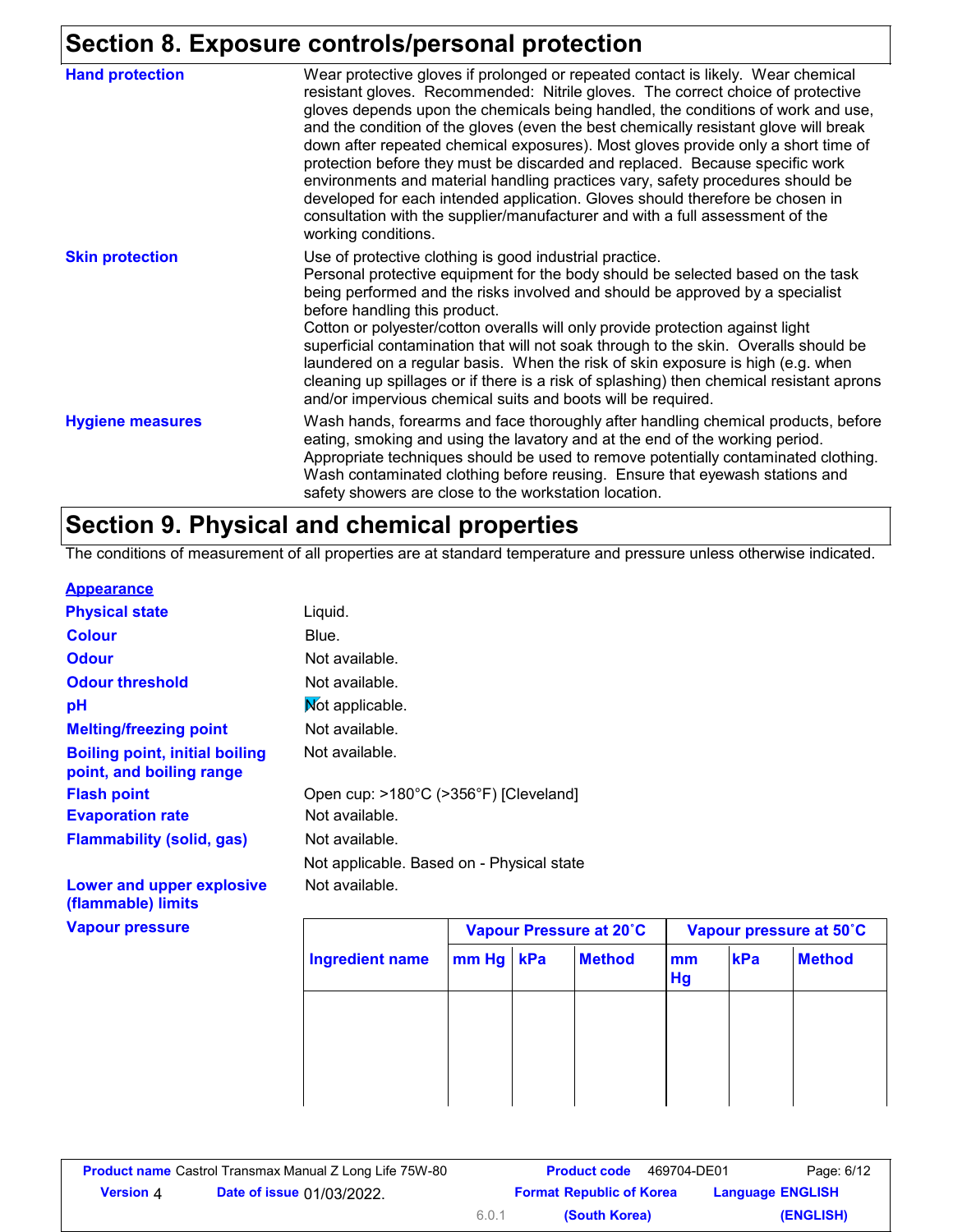| Section 9. Physical and chemical properties       |                                                                                                                     |        |            |                         |                    |                    |  |
|---------------------------------------------------|---------------------------------------------------------------------------------------------------------------------|--------|------------|-------------------------|--------------------|--------------------|--|
|                                                   | Dec-1-ene,<br>homopolymer,<br>hydrogenated Dec-<br>1-ene, oligomers,<br>hydrogenated                                |        | 0          | <b>ASTME</b><br>1194-87 |                    |                    |  |
|                                                   | Distillates (petroleum),<br>hydrotreated heavy<br>paraffinic                                                        | <0.08  | < 0.011    |                         | <b>ASTM D 5191</b> |                    |  |
|                                                   | Distillates (petroleum),<br>solvent-dewaxed heavy<br>paraffinic                                                     | 0.08   | < 0.011    |                         | <b>ASTM D 5191</b> |                    |  |
|                                                   | Distillates (petroleum),<br>hydrotreated light<br>paraffinic                                                        | <0.08  | < 0.011    |                         | <b>ASTM D 5191</b> |                    |  |
|                                                   | Distillates (petroleum),<br>solvent-dewaxed light<br>paraffinic                                                     | < 0.08 | < 0.011    |                         | <b>ASTM D 5191</b> |                    |  |
| <b>Solubility</b>                                 | insoluble in water.                                                                                                 |        |            |                         |                    |                    |  |
| <b>Vapour density</b>                             | Not available.                                                                                                      |        |            |                         |                    |                    |  |
| <b>Relative density</b>                           | Not available.                                                                                                      |        |            |                         |                    |                    |  |
| <b>Density</b>                                    | <1000 kg/m <sup>3</sup> (<1 g/cm <sup>3</sup> ) at 15°C                                                             |        |            |                         |                    |                    |  |
| <b>Partition coefficient: n-</b><br>octanol/water | Not applicable.                                                                                                     |        |            |                         |                    |                    |  |
| <b>Auto-ignition temperature</b>                  | <b>Ingredient name</b>                                                                                              |        | °C         |                         | $\mathsf{P}$       | <b>Method</b>      |  |
|                                                   | Dec-1-ene, homopolymer,<br>hydrogenated Dec-1-ene, oligomers,<br>hydrogenated                                       |        | 343 to 369 |                         | 649.4 to 696.2     | <b>ASTM D 2159</b> |  |
| <b>Decomposition temperature</b>                  | Not available.                                                                                                      |        |            |                         |                    |                    |  |
| <b>Viscosity</b>                                  | Kinematic: 53.9 mm <sup>2</sup> /s (53.9 cSt) at $40^{\circ}$ C<br>Kinematic: 9 mm <sup>2</sup> /s (9 cSt) at 100°C |        |            |                         |                    |                    |  |
| <b>Molecular weight</b>                           | Not applicable as it is a mixture                                                                                   |        |            |                         |                    |                    |  |
| <b>Particle characteristics</b>                   |                                                                                                                     |        |            |                         |                    |                    |  |
| <b>Median particle size</b>                       | Not applicable.                                                                                                     |        |            |                         |                    |                    |  |

| <b>Chemical stability</b>                           | The product is stable.                                                                                                                                                     |
|-----------------------------------------------------|----------------------------------------------------------------------------------------------------------------------------------------------------------------------------|
| <b>Possibility of hazardous</b><br><b>reactions</b> | Under normal conditions of storage and use, hazardous reactions will not occur.<br>Under normal conditions of storage and use, hazardous polymerisation will not<br>occur. |
| <b>Conditions to avoid</b>                          | Avoid all possible sources of ignition (spark or flame).                                                                                                                   |
| <b>Incompatible materials</b>                       | Reactive or incompatible with the following materials: oxidising materials.                                                                                                |
| <b>Hazardous decomposition</b><br>products          | Under normal conditions of storage and use, hazardous decomposition products<br>should not be produced.                                                                    |

# **Section 11. Toxicological information**

| Information on likely routes of<br>exposure | Routes of entry anticipated: Dermal, Inhalation.                                                    |
|---------------------------------------------|-----------------------------------------------------------------------------------------------------|
| <b>Acute toxicity</b>                       |                                                                                                     |
| <b>Inhalation</b>                           | Vapour inhalation under ambient conditions is not normally a problem due to low<br>vapour pressure. |
| <b>Ingestion</b>                            | No known significant effects or critical hazards.                                                   |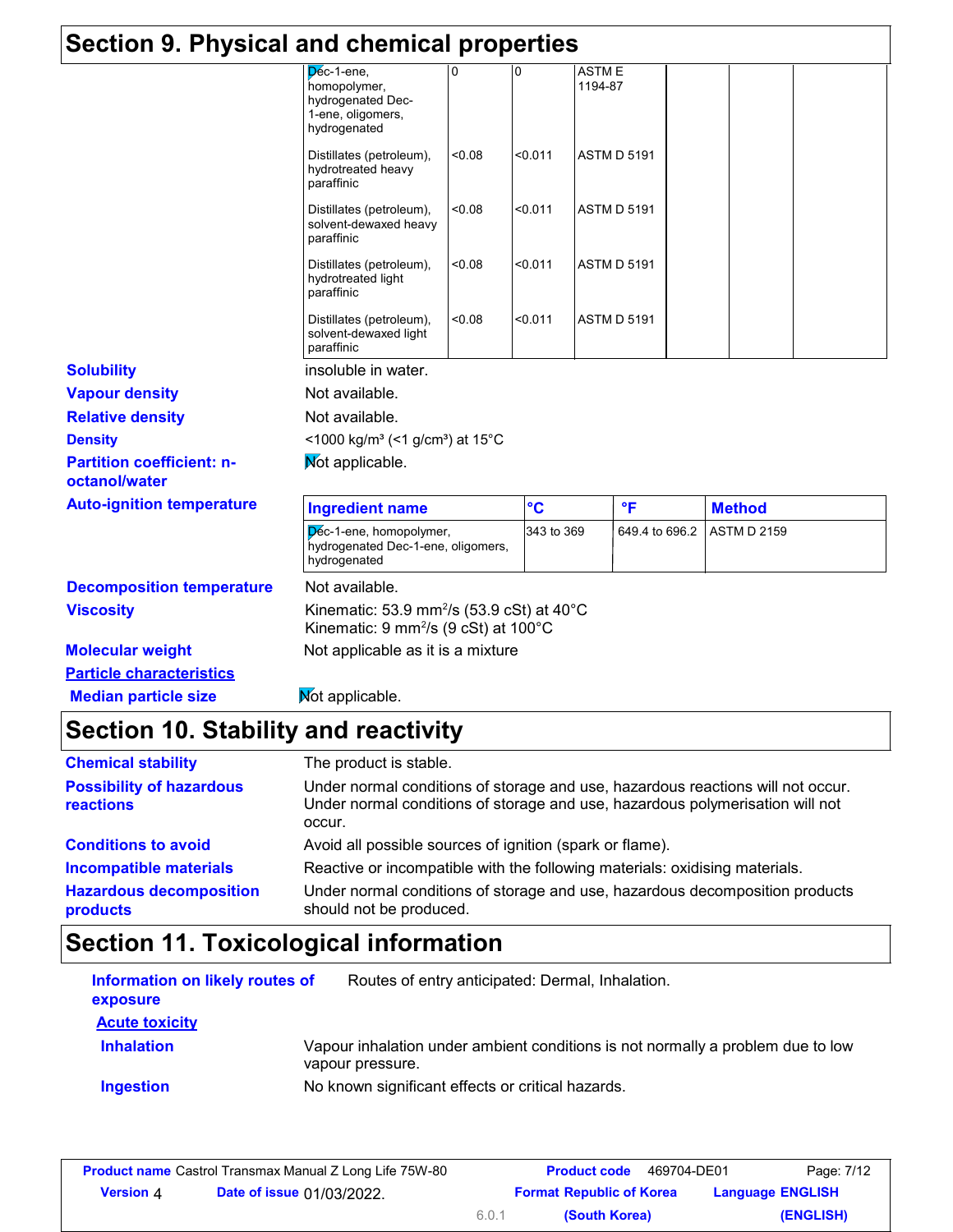# **Section 11. Toxicological information**

| <b>Skin contact</b> | Defatting to the skin. May cause skin dryness and irritation.                                                               |
|---------------------|-----------------------------------------------------------------------------------------------------------------------------|
| <b>Eye contact</b>  | No known significant effects or critical hazards.                                                                           |
|                     | Symptoms related to the physical, chemical and toxicological characteristics                                                |
| <b>Inhalation</b>   | May be harmful by inhalation if exposure to vapour, mists or fumes resulting from<br>thermal decomposition products occurs. |
| <b>Ingestion</b>    | No specific data.                                                                                                           |
| <b>Skin</b>         | Adverse symptoms may include the following:<br>irritation<br>dryness<br>cracking                                            |
| <b>Eyes</b>         | No specific data.                                                                                                           |

#### **Delayed and immediate effects as well as chronic effects from short and long-term exposure**

| <b>Product/ingredient</b><br><b>Test</b><br>name                                   | <b>Species</b>                                    | <b>Result</b>     | <b>Exposure</b>       |       | <b>Remarks</b>                                                   |
|------------------------------------------------------------------------------------|---------------------------------------------------|-------------------|-----------------------|-------|------------------------------------------------------------------|
| Not available.                                                                     |                                                   |                   |                       |       |                                                                  |
| <b>Irritation/Corrosion</b>                                                        |                                                   |                   |                       |       |                                                                  |
| <b>Product/ingredient name</b>                                                     | <b>Test authority / Test Species</b><br>number    |                   | <b>Route / Result</b> | Conc. | <b>Remarks</b>                                                   |
| Not available for product<br>and all ingredients.                                  |                                                   |                   |                       |       |                                                                  |
| <b>Skin corrosion or irritation</b>                                                | Not available for product<br>and all ingredients. |                   |                       |       |                                                                  |
| Serious eye damage/eye<br><b>irritation</b>                                        | Not available for product<br>and all ingredients. |                   |                       |       |                                                                  |
| <b>Respiratory Irritation</b>                                                      | Not available for product<br>and all ingredients. |                   |                       |       |                                                                  |
| <b>Sensitisation</b>                                                               |                                                   |                   |                       |       |                                                                  |
| <b>Respiratory Sensitisation</b>                                                   | Not available for product<br>and all ingredients. |                   |                       |       |                                                                  |
| <b>Skin Sensitisation</b>                                                          | Not available for product<br>and all ingredients. |                   |                       |       |                                                                  |
| <b>Product/ingredient name</b>                                                     | <b>Route of</b><br>exposure                       | <b>Species</b>    | <b>Result</b>         |       | <b>Remarks</b>                                                   |
| Not available for product<br>and all ingredients.                                  |                                                   |                   |                       |       |                                                                  |
| <b>CMR - ISHA Article 42 Public Notice No 2016-41 Occupational Exposure Limits</b> |                                                   |                   |                       |       |                                                                  |
| <b>Product/ingredient name</b>                                                     |                                                   | <b>CAS number</b> | <b>Classification</b> |       |                                                                  |
| Ethylene oxide                                                                     |                                                   | $75 - 21 - 8$     | Category 1B           |       | <b>GERM CELL MUTAGENICITY -</b><br>CARCINOGENICITY - Category 1A |
| <b>Carcinogenicity</b>                                                             |                                                   |                   |                       |       |                                                                  |
| Not available for product<br>and all ingredients.                                  |                                                   |                   |                       |       |                                                                  |
| <b>Germ cell mutagenicity</b>                                                      |                                                   |                   |                       |       |                                                                  |
| <b>Product/ingredient name</b>                                                     | <b>Test</b>                                       | <b>Experiment</b> | <b>Result</b>         |       | <b>Remarks</b>                                                   |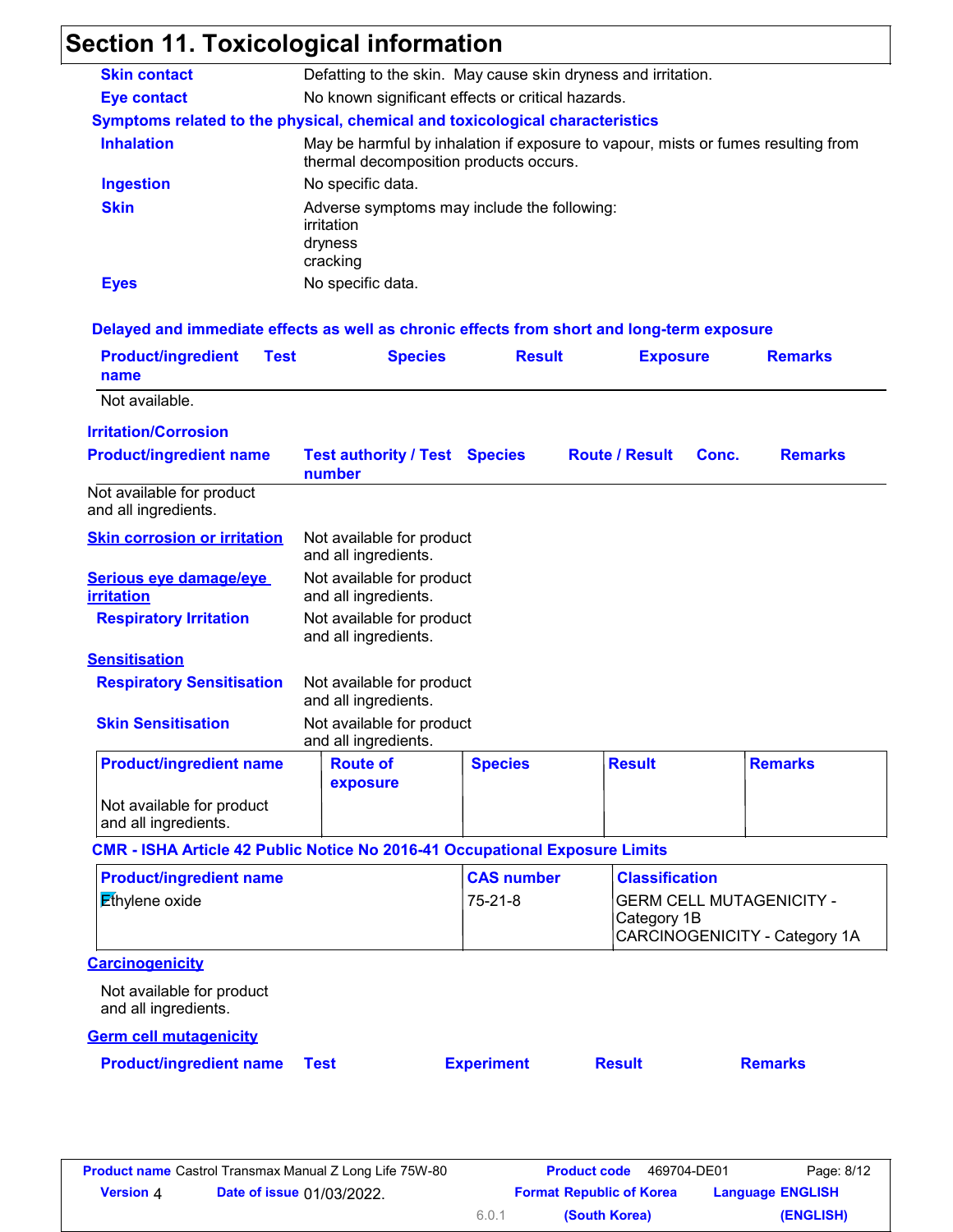## **Section 11. Toxicological information**

Not available for product and all ingredients.

#### **Reproductive toxicity**

| <b>Product/</b><br>ingredient name                                                                                                                                                                                                         | <b>Test detail</b> | <b>Species</b> | <b>Exposure</b>                                   | toxin         | toxicity                                                                                                                                                         | <b>Developmental Maternal Fertility Remarks</b> |
|--------------------------------------------------------------------------------------------------------------------------------------------------------------------------------------------------------------------------------------------|--------------------|----------------|---------------------------------------------------|---------------|------------------------------------------------------------------------------------------------------------------------------------------------------------------|-------------------------------------------------|
| Not available for product<br>and all ingredients.                                                                                                                                                                                          |                    |                |                                                   |               |                                                                                                                                                                  |                                                 |
| <b>Teratogenicity</b>                                                                                                                                                                                                                      |                    |                | No known significant effects or critical hazards. |               |                                                                                                                                                                  |                                                 |
| <b>Developmental effects</b>                                                                                                                                                                                                               |                    |                | No known significant effects or critical hazards. |               |                                                                                                                                                                  |                                                 |
| <b>Fertility effects</b>                                                                                                                                                                                                                   |                    |                | No known significant effects or critical hazards. |               |                                                                                                                                                                  |                                                 |
| <b>Specific target organ toxicity (single exposure)</b>                                                                                                                                                                                    |                    |                |                                                   |               |                                                                                                                                                                  |                                                 |
| <b>Name</b>                                                                                                                                                                                                                                |                    |                | <b>Category</b>                                   |               | <b>Route of</b><br>exposure                                                                                                                                      | <b>Target organs</b>                            |
| $E$ thylene oxide                                                                                                                                                                                                                          |                    |                | Category 3                                        |               |                                                                                                                                                                  | Respiratory tract<br>irritation                 |
| <b>Specific target organ toxicity (repeated exposure)</b>                                                                                                                                                                                  |                    |                |                                                   |               |                                                                                                                                                                  |                                                 |
| Not available for product<br>and all ingredients.                                                                                                                                                                                          |                    |                |                                                   |               |                                                                                                                                                                  |                                                 |
| <b>Potential chronic health effects</b>                                                                                                                                                                                                    |                    |                |                                                   |               |                                                                                                                                                                  |                                                 |
| <b>General</b>                                                                                                                                                                                                                             |                    |                | No known significant effects or critical hazards. |               |                                                                                                                                                                  |                                                 |
| <b>Carcinogenicity</b>                                                                                                                                                                                                                     |                    |                | No known significant effects or critical hazards. |               |                                                                                                                                                                  |                                                 |
| <b>Mutagenicity</b>                                                                                                                                                                                                                        |                    |                | No known significant effects or critical hazards. |               |                                                                                                                                                                  |                                                 |
| <b>Aspiration hazard</b>                                                                                                                                                                                                                   |                    |                |                                                   |               |                                                                                                                                                                  |                                                 |
| <b>Name</b>                                                                                                                                                                                                                                |                    |                |                                                   | <b>Result</b> |                                                                                                                                                                  |                                                 |
| Distillates (petroleum), hydrotreated heavy paraffinic<br>Distillates (petroleum), solvent-dewaxed heavy paraffinic<br>Distillates (petroleum), hydrotreated light paraffinic<br>Distillates (petroleum), solvent-dewaxed light paraffinic |                    |                |                                                   |               | <b>ASPIRATION HAZARD - Category 1</b><br><b>ASPIRATION HAZARD - Category 1</b><br><b>ASPIRATION HAZARD - Category 1</b><br><b>ASPIRATION HAZARD - Category 1</b> |                                                 |
| <b>Other information</b>                                                                                                                                                                                                                   | Not available.     |                |                                                   |               |                                                                                                                                                                  |                                                 |

### **Section 12. Ecological information**

**Ecotoxicity** No known significant effects or critical hazards.

### **Persistence/degradability**

Not expected to be rapidly degradable.

| <b>Mobility in soil</b>             | Spillages may penetrate the soil causing ground water contamination.                                                      |
|-------------------------------------|---------------------------------------------------------------------------------------------------------------------------|
| <b>Bioaccumulative potential</b>    | This product is not expected to bioaccumulate through food chains in the<br>environment.                                  |
| <b>Other adverse effects</b>        | No known significant effects or critical hazards.                                                                         |
| <b>Other ecological information</b> | Spills may form a film on water surfaces causing physical damage to organisms.<br>Oxygen transfer could also be impaired. |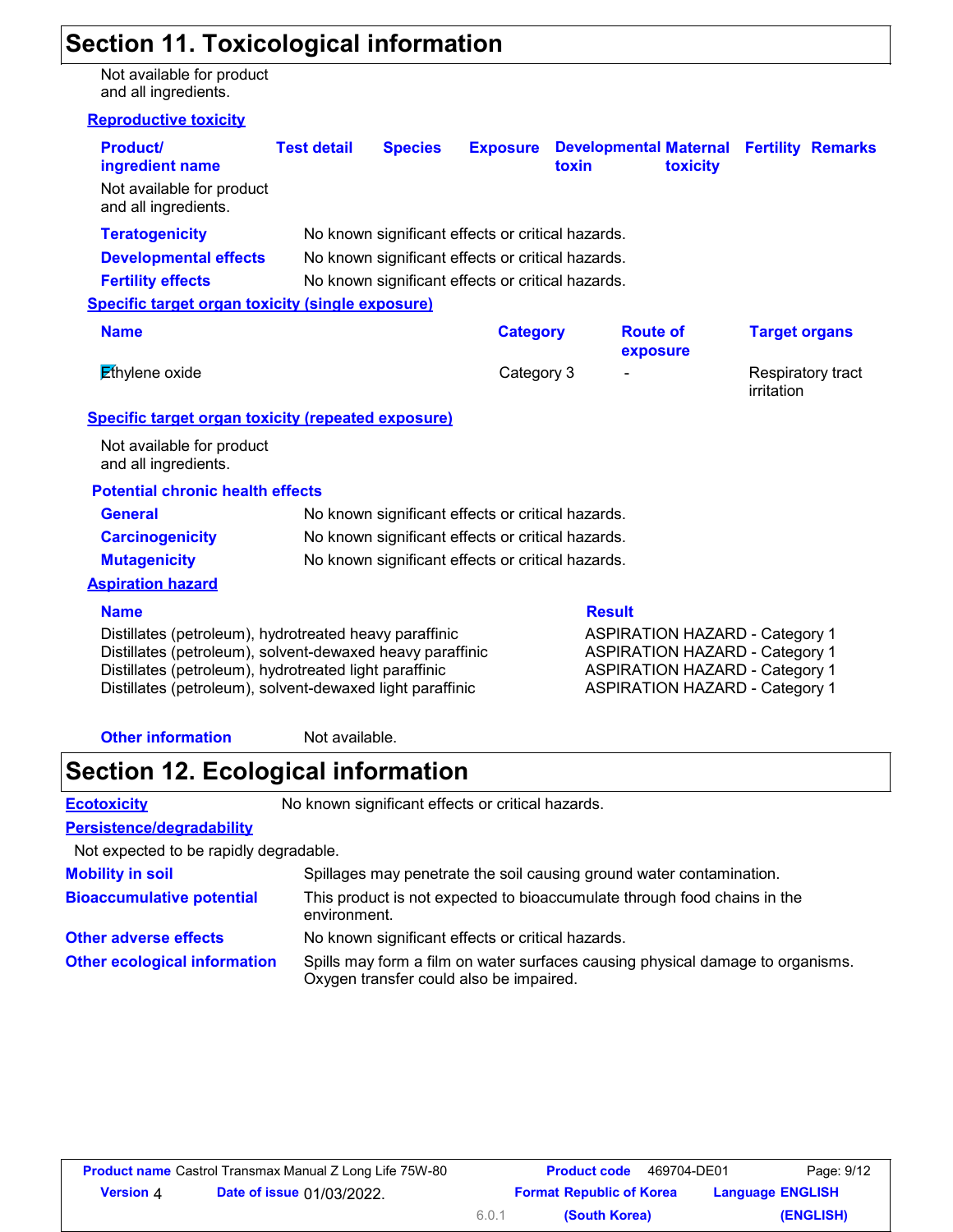## **Section 13. Disposal considerations**

| <b>Disposal methods</b>     | The generation of waste should be avoided or minimised wherever possible.                                                                                                                                                                                                                                                                                                                                                                                                                                                                                                                       |
|-----------------------------|-------------------------------------------------------------------------------------------------------------------------------------------------------------------------------------------------------------------------------------------------------------------------------------------------------------------------------------------------------------------------------------------------------------------------------------------------------------------------------------------------------------------------------------------------------------------------------------------------|
|                             | Disposal of this product, solutions and any by-products should at all times comply<br>with the requirements of environmental protection and waste disposal legislation<br>and any regional local authority requirements. Dispose of surplus and non-<br>recyclable products via a licensed waste disposal contractor. Waste should not be<br>disposed of untreated to the sewer unless fully compliant with the requirements of<br>all authorities with jurisdiction. Waste packaging should be recycled. Incineration or<br>landfill should only be considered when recycling is not feasible. |
| <b>Disposal precautions</b> | This material and its container must be disposed of in a safe way. Empty containers<br>or liners may retain some product residues. Avoid dispersal of spilt material and<br>runoff and contact with soil, waterways, drains and sewers.                                                                                                                                                                                                                                                                                                                                                         |

# **Section 14. Transport information**

|                                         | <b>IMDG</b>    | <b>IATA</b>    |
|-----------------------------------------|----------------|----------------|
| A. UN number                            | Not regulated. | Not regulated. |
| <b>B. UN proper</b><br>shipping name    | ۰              |                |
| <b>C. Transport</b><br>hazard class(es) | ٠              |                |
| <b>D. Packing group</b>                 | $\blacksquare$ | ۰              |
| <b>E. Environmental</b><br>hazards      | No.            | No.            |
| <b>F. Additional</b><br>information     | ٠              | -              |

**Special precautions for user** Not available.

### **Section 15. Regulatory information**

#### **Regulation according to ISHA**

| <b>ISHA article 117 (Harmful</b><br>substances prohibited<br>from manufacture)                                                                                                                                                                                                      | None of the components are listed.                                 |
|-------------------------------------------------------------------------------------------------------------------------------------------------------------------------------------------------------------------------------------------------------------------------------------|--------------------------------------------------------------------|
| <b>ISHA article 118 (Harmful</b><br>substances requiring<br>permission)                                                                                                                                                                                                             | None of the components are listed.                                 |
|                                                                                                                                                                                                                                                                                     | <b>Exposure Limits of Chemical Substances and Physical Factors</b> |
| The following components have an OEL:<br>Distillates (petroleum), hydrotreated heavy paraffinic<br>Distillates (petroleum), solvent-dewaxed heavy paraffinic<br>Distillates (petroleum), hydrotreated light paraffinic<br>Distillates (petroleum), solvent-dewaxed light paraffinic |                                                                    |
| <b>ISHA Enforcement Regs</b><br><b>Annex 19 (Exposure</b>                                                                                                                                                                                                                           | None of the components are listed.                                 |

**standards established for harmful factors)**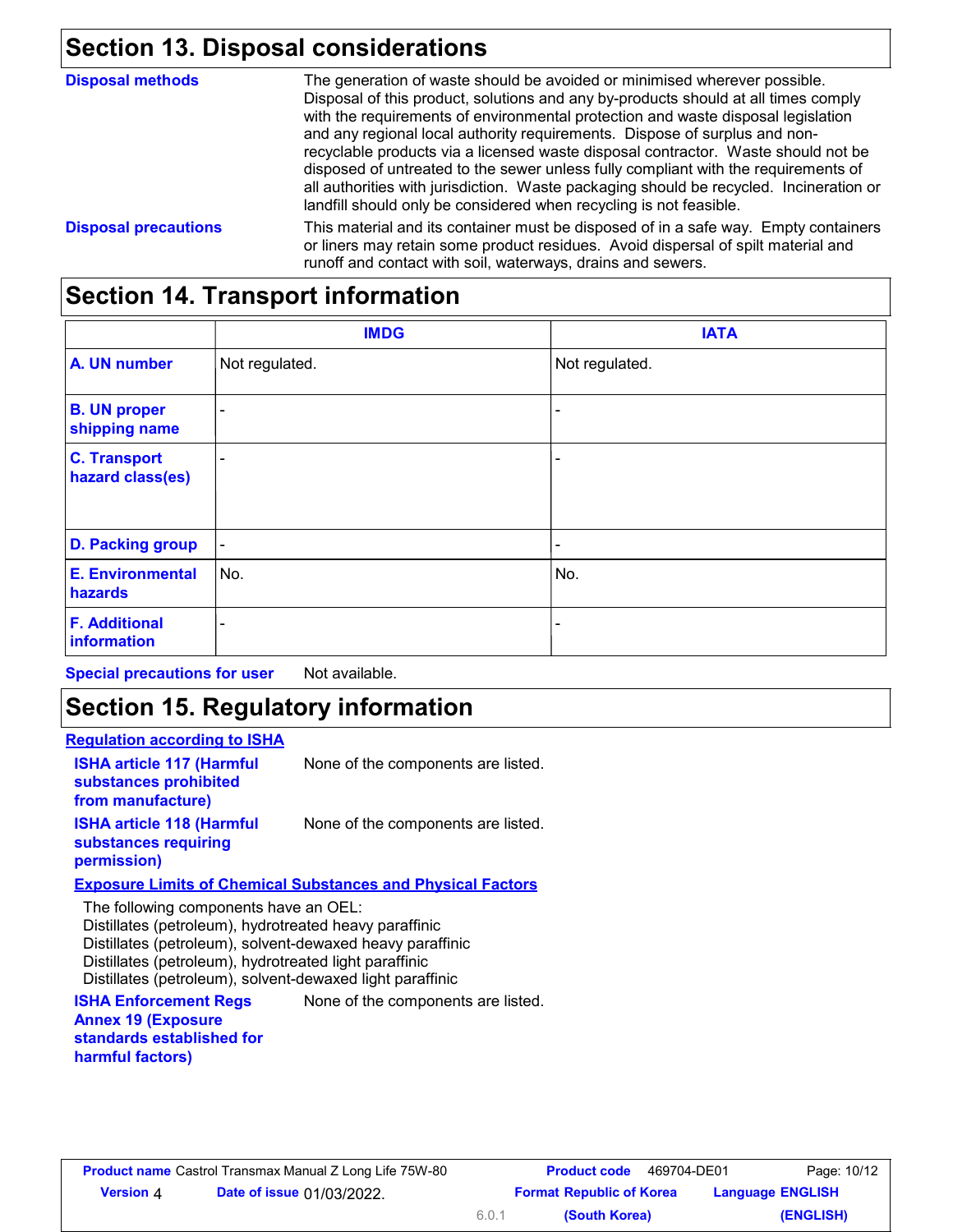### **Section 15. Regulatory information**

| Secuon 19. Regulatory information                                                                                                |                                                                                                                                |
|----------------------------------------------------------------------------------------------------------------------------------|--------------------------------------------------------------------------------------------------------------------------------|
| <b>ISHA Enforcement Regs</b><br><b>Annex 21 (Harmful factors</b><br>subject to Work<br><b>Environment</b><br><b>Measurement)</b> | None of the components are listed.                                                                                             |
| <b>ISHA Enforcement Regs</b><br><b>Annex 22 (Harmful Factors</b><br><b>Subject to Special Health</b><br><b>Check-up)</b>         | The following components are listed: Oil mist, mineral, Oil mist, mineral, Oil mist,<br>mineral, Oil mist, mineral             |
| <b>Standard of Industrial</b><br><b>Safety and Health Annex</b><br><b>12 (Hazardous substances</b><br>subject to control)        | None of the components are listed.                                                                                             |
| <b>Regulation according to Chemicals Control Act</b>                                                                             |                                                                                                                                |
| <b>Article 20 Toxic Chemicals</b><br>(K-Reach Article 20)                                                                        | Not applicable                                                                                                                 |
| <b>Article 18 Prohibited (K-</b><br><b>Reach Article 27)</b>                                                                     | None of the components are listed.                                                                                             |
| <b>Article 20 Restricted (K-</b><br><b>Reach Article 27)</b>                                                                     | None of the components are listed.                                                                                             |
| <b>CCA Article 11 (TRI)</b>                                                                                                      | None of the components are listed.                                                                                             |
| <b>CCA Article 39 (Accident</b><br><b>Precaution Chemicals)</b>                                                                  | None of the components are listed.                                                                                             |
| <b>Dangerous Materials</b><br><b>Safety Management Act</b>                                                                       | Mot regulated.                                                                                                                 |
| <b>Wastes regulation</b>                                                                                                         | <b>Designated Waste</b>                                                                                                        |
| <b>Requlation according to other foreign laws</b>                                                                                |                                                                                                                                |
| <b>Australia inventory (AIIC)</b>                                                                                                | All components are listed or exempted.                                                                                         |
| <b>Canada inventory</b>                                                                                                          | All components are listed or exempted.                                                                                         |
| <b>China inventory (IECSC)</b>                                                                                                   | All components are listed or exempted.                                                                                         |
| <b>REACH Status</b>                                                                                                              | The company, as identified in Section 1, sells this product in the EU in compliance<br>with the current requirements of REACH. |
| <b>Japan inventory (CSCL)</b>                                                                                                    | At least one component is not listed.                                                                                          |
| <b>Korea inventory (KECI)</b>                                                                                                    | All components are listed or exempted.                                                                                         |
| <b>Philippines inventory</b><br>(PICCS)                                                                                          | At least one component is not listed.                                                                                          |
| <b>Taiwan inventory (TCSI)</b>                                                                                                   | All components are listed or exempted.                                                                                         |
| <b>United States inventory</b><br>(TSCA 8b)                                                                                      | All components are active or exempted.                                                                                         |

# **Section 16. Other information**

| <b>History</b>                                          |                                                                                                                                                                                                                                                 |
|---------------------------------------------------------|-------------------------------------------------------------------------------------------------------------------------------------------------------------------------------------------------------------------------------------------------|
| <b>Source of Information</b>                            | Sources of key data used to compile the Safety Data Sheet: Hazard assessment<br>review data, toxicological reviews, and product physical properties; component<br>supplier hazard communication data; and other publically available resources. |
| Date first prepared                                     | 04/10/2018                                                                                                                                                                                                                                      |
| <b>Number of revisions and</b><br>date of last revision | 01/03/2022                                                                                                                                                                                                                                      |